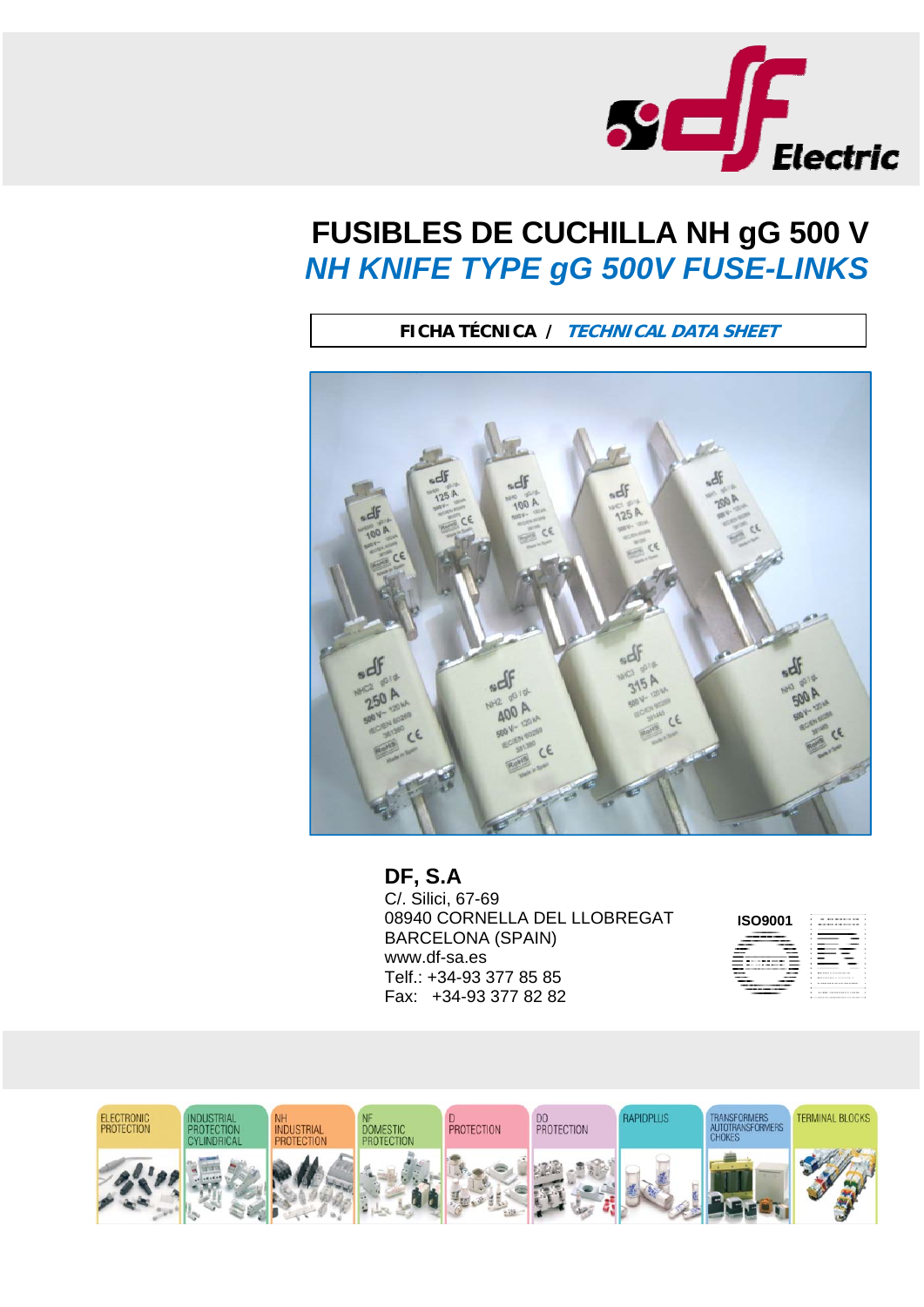| <b>DESCRIPCIÓN DEL PRODUCTO</b>                                                                                                                                                                                                                                                                                                                                                                                                                                                                                                                                                                                                                                                                                                                                                                                                                                          | <b>PRODUCT DESCRIPTION</b>                                                                                                                                                                                                                                                                                                                                                                                                                                                                                                                                                                                                                                                                                                                                                                                                                |
|--------------------------------------------------------------------------------------------------------------------------------------------------------------------------------------------------------------------------------------------------------------------------------------------------------------------------------------------------------------------------------------------------------------------------------------------------------------------------------------------------------------------------------------------------------------------------------------------------------------------------------------------------------------------------------------------------------------------------------------------------------------------------------------------------------------------------------------------------------------------------|-------------------------------------------------------------------------------------------------------------------------------------------------------------------------------------------------------------------------------------------------------------------------------------------------------------------------------------------------------------------------------------------------------------------------------------------------------------------------------------------------------------------------------------------------------------------------------------------------------------------------------------------------------------------------------------------------------------------------------------------------------------------------------------------------------------------------------------------|
| Cartuchos fusibles de cuchilla (NH) clase<br>indicador<br>gG<br>de<br>uso<br>general, con<br>superior.<br>Estos cartuchos de alto poder de corte<br>están indicados para la protección de<br>líneas o equipos tanto ante sobrecargas<br>cortocircuitos, en tensiones<br>como<br>nominales hasta 500V AC (+10%).<br>El poder de corte asignado es de 120 kA.<br>La gama comprende cartuchos fusibles<br>desde la talla NH000 hasta la talla NH4,<br>con corrientes asignadas entre 2A y<br>1250A.<br>intensidades<br>Modelos compact en<br>inferiores de cada talla.<br>Construidos con cuerpo cerámico de alta<br>resistencia a la presión interna y a los<br>choques térmicos, lo que permite un alto<br>poder de corte. Cuchillas de cobre o de<br>latón plateadas.<br>Están fabricados<br>según<br>normas<br>IEC/EN60269, VDE0636 y cumplen<br>-la<br>directiva RoHS. | Knife type (NH) fuse-links gG class for<br>general use, with top indicator.<br>These high breaking capacity fuse-links<br>are intended for protection of power<br>lines and equipment, against overloads<br>and short-circuits with rated voltages up<br>to 500V AC (+10%).<br>The rated breaking capacity is 120 kA.<br>The range comprises fuse-links from<br>size NH000 up to NH4, with<br>rated<br>currents from 2A up to 1250A.<br>Compact versions in low rated currents<br>of every size.<br>Manufactured with ceramic body with<br>high withstand to internal pressure and<br>thermal shock, that allows<br>high<br>$\mathbf{a}$<br>breaking capacity. Knife contacts are<br>made of silver plated copper or brass.<br>They are manufactured according to<br>IEC/EN60269 and VDE0636 Standards<br>and comply with RoHS directive. |
| <b>NORMAS</b>                                                                                                                                                                                                                                                                                                                                                                                                                                                                                                                                                                                                                                                                                                                                                                                                                                                            | <b>STANDARDS</b>                                                                                                                                                                                                                                                                                                                                                                                                                                                                                                                                                                                                                                                                                                                                                                                                                          |
| IEC/EN 60269-1<br>IEC/EN 60269-2<br>VDE0636<br>DIN43620<br>Directiva 2002/95/EC (RoHS)                                                                                                                                                                                                                                                                                                                                                                                                                                                                                                                                                                                                                                                                                                                                                                                   | <i>IEC/EN 60269-1</i><br><b>IEC/EN 60269-2</b><br><b>VDE0636</b><br><i>DIN43620</i><br>2002/95/EC RoHS directive                                                                                                                                                                                                                                                                                                                                                                                                                                                                                                                                                                                                                                                                                                                          |
| DF ELECTRIC se reserva el derecho a cambiar las dimensiones.<br>especificaciones, materiales o el diseño de sus productos en<br>cualquier momento sin previo aviso.                                                                                                                                                                                                                                                                                                                                                                                                                                                                                                                                                                                                                                                                                                      | DF ELECTRIC retains the right to change the dimensions,<br>specifications, materials or design of its products at any time with<br>or without notice.                                                                                                                                                                                                                                                                                                                                                                                                                                                                                                                                                                                                                                                                                     |

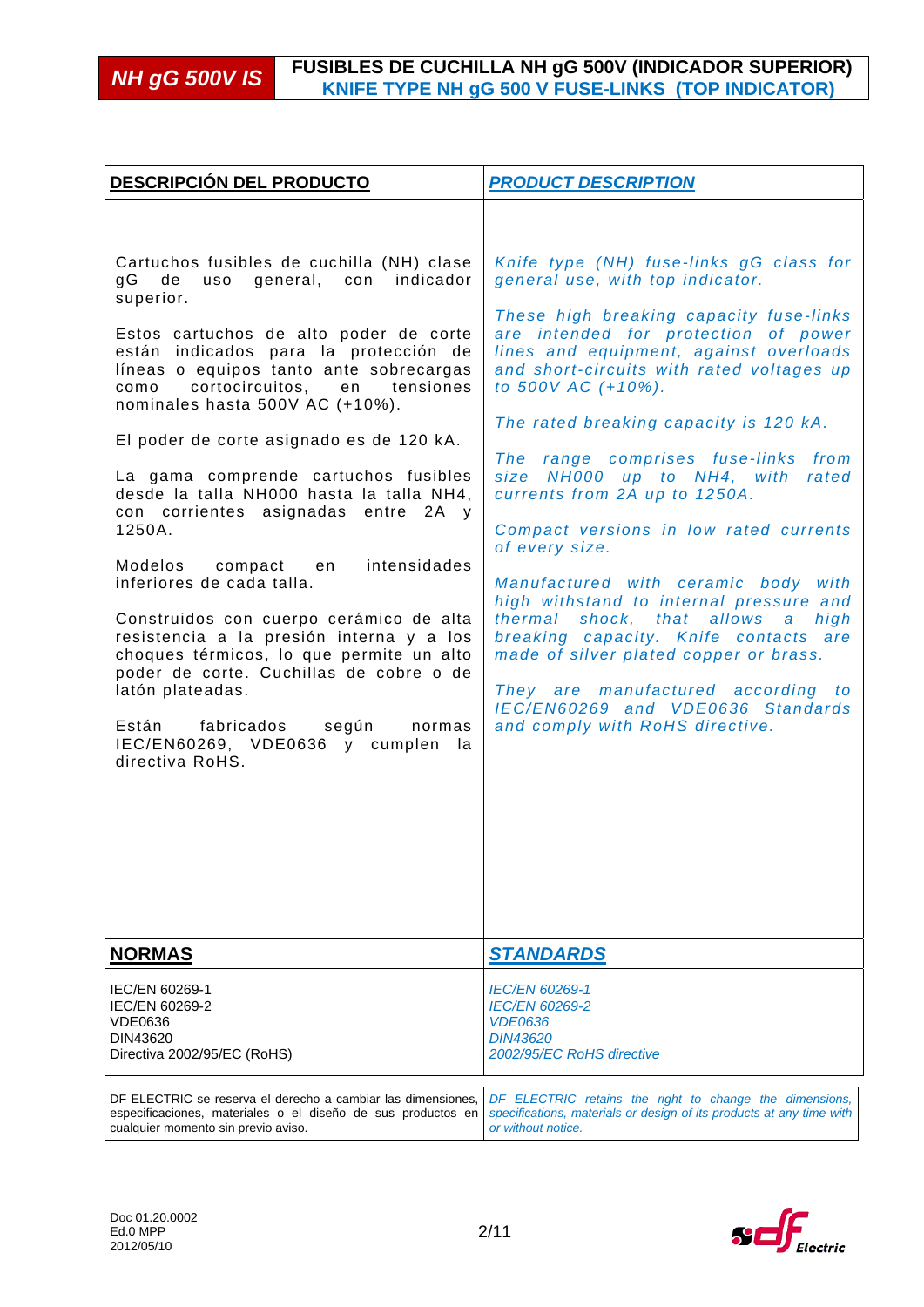|                 | $\ln$                 | REF.             | <b>TALLA</b>     | $\ln$      | REF.             |
|-----------------|-----------------------|------------------|------------------|------------|------------------|
| <b>SIZE</b>     | (A)                   |                  | <b>SIZE</b>      | (A)        |                  |
|                 | $\boldsymbol{2}$      | 381000           |                  | 50         | 381230           |
|                 | 4                     | 381005           |                  | 63         | 381235           |
|                 | 6                     | 381010           | NHC1             | 80         | 381240           |
|                 | $\overline{10}$       | 381015           |                  | 100<br>125 | 381245           |
|                 | 16<br>$\overline{20}$ | 381020<br>381025 |                  | 160        | 381250<br>381255 |
|                 | 25                    | 381030           |                  | 200        | 381260           |
| <b>NH000</b>    | 32                    | 381035           |                  | 224        | 381265           |
|                 | 35                    | 381040           | NH <sub>1</sub>  | 250        | 381270           |
|                 | 40                    | 381045           |                  | $*315$     | 381280           |
|                 | 50                    | 381050           |                  | $*355$     | 381285           |
|                 | 63                    | 381055           |                  |            |                  |
|                 | 80                    | 381060           |                  | 63         | 381325           |
|                 | 100                   | 381065           |                  | 80         | 381330           |
|                 |                       |                  |                  | 100        | 381335           |
|                 | $\overline{125}$      | 381070           |                  | 125        | 381340           |
| <b>NH00</b>     | 160                   | 381075           | NHC <sub>2</sub> | 160        | 381345           |
|                 |                       |                  |                  | 200        | 381350           |
|                 | $\bf 6$               | 381110           |                  | 224        | 381355           |
|                 | 10                    | 381115           |                  | 250        | 381360           |
|                 | 16                    | 381120           |                  | 315        | 381370           |
|                 | 20                    | 381125           |                  | 355        | 381375           |
|                 | 25                    | 381130           | NH <sub>2</sub>  | 400        | 381380           |
|                 | 32                    | 381135           |                  | *425       | 381385           |
| NH <sub>0</sub> | $\overline{35}$       | 381140           |                  | $*500$     | 381390           |
|                 | 40                    | 381145           |                  |            |                  |
|                 | 50                    | 381150           |                  | 250        | 381435           |
|                 | 63                    | 381155           | NHC <sub>3</sub> | 315        | 381445           |
|                 | 80                    | 381160           |                  | 355        | 381450           |
|                 | 100<br>125            | 381165           |                  | 400<br>425 | 381455<br>381460 |
|                 | 160                   | 381170<br>381175 |                  | 500        | 381465           |
|                 |                       |                  | NH <sub>3</sub>  | 630        | 381470           |
|                 | 200                   | 381180           |                  | *800       | 381475           |
| <b>NH0S</b>     | 224                   | 381185           |                  |            |                  |
|                 | 250                   | 381190           |                  | 315        | 381505           |
|                 |                       |                  |                  | 400        | 381510           |
|                 |                       |                  |                  | 500        | 381515           |
|                 |                       |                  | NH <sub>4</sub>  | 630        | 381520           |
|                 |                       |                  |                  | 800        | 381525           |
|                 |                       |                  |                  | 900        | 381527           |
|                 |                       |                  |                  | 1000       | 381530           |
|                 |                       |                  |                  | *1250      | 381535           |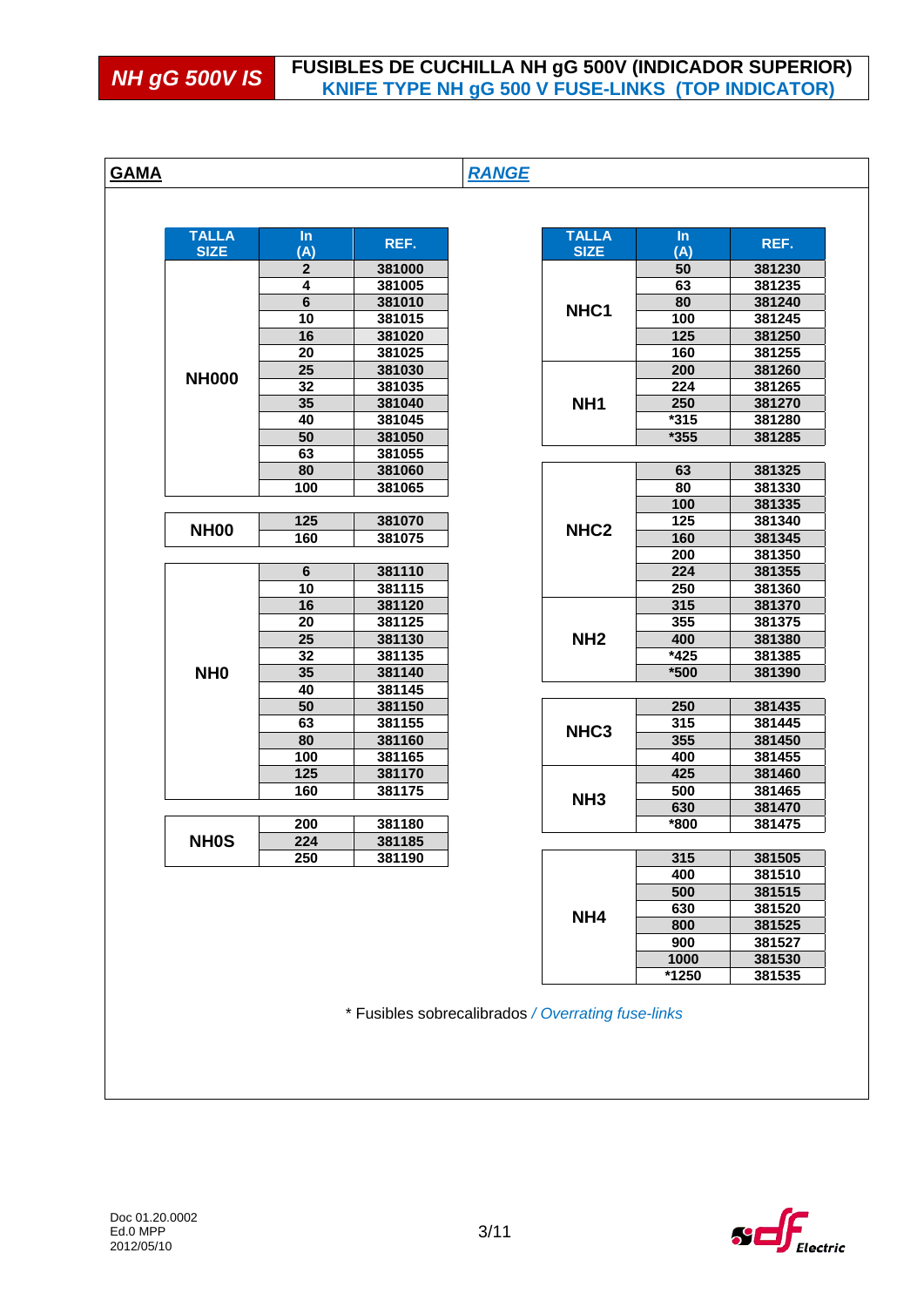# **NH gG 500V IS** FUSIBLES DE CUCHILLA NH gG 500V (INDICADOR SUPERIOR)<br>KNIFE TYPE NH gG 500 V FUSE-LINKS (TOP INDICATOR)

| <b>CARACTERÍSTICAS TÉCNICAS</b>                        |                      | <b>TECHNICAL CHARACTERISTICS</b>                                                                                                                                                                                                                                               |
|--------------------------------------------------------|----------------------|--------------------------------------------------------------------------------------------------------------------------------------------------------------------------------------------------------------------------------------------------------------------------------|
|                                                        |                      |                                                                                                                                                                                                                                                                                |
| Tamaños:                                               |                      | NH000  NH4                                                                                                                                                                                                                                                                     |
| Sizes:                                                 |                      |                                                                                                                                                                                                                                                                                |
| Tensión asignada:<br>Rated voltaje:                    |                      | 500V AC +10%                                                                                                                                                                                                                                                                   |
| Corriente asignada:<br><b>Rated current:</b>           |                      | 2A1250 A                                                                                                                                                                                                                                                                       |
| Poder de corte asignado:<br>Rated breaking capacity:   |                      | 120 kA                                                                                                                                                                                                                                                                         |
| Clase:<br><b>Operating Class:</b>                      |                      | gG                                                                                                                                                                                                                                                                             |
| Frecuencia asignada:<br><b>Rated frequency:</b>        |                      | 4262 Hz                                                                                                                                                                                                                                                                        |
| Temperatura de trabajo:<br><b>Working temperatura:</b> |                      | * $-25^{\circ}$ C $+60^{\circ}$ C                                                                                                                                                                                                                                              |
|                                                        |                      | $-40^{\circ}$ C $+80^{\circ}$ C                                                                                                                                                                                                                                                |
| Temperatura de almacenaje:<br>Storage temperature:     |                      | * Para temperaturas ambiente superiores a 25ºC es necesario aplicar un coeficiente de corrección sobre la corriente máxima.<br>* For ambient temperatures higher than 25°C it is necessary to apply a derating in maximum current.<br>NH000/NH00→ Max. 125VDC ( $I_1 = 25$ kA) |
| Utilización en corriente continua:<br>DC application:  |                      | NH0NH4→ Max.250VDC ( $I_1$ = 25 kA)<br>$L/R = 1015$ ms                                                                                                                                                                                                                         |
|                                                        |                      | <b>MATERIALES</b>                                                                                                                                                                                                                                                              |
|                                                        |                      |                                                                                                                                                                                                                                                                                |
| Cuerpo cerámico                                        | Esteatita C221       |                                                                                                                                                                                                                                                                                |
| Cuchillas<br>Placas                                    | Aluminio             | Cobre o latón (plateadas)                                                                                                                                                                                                                                                      |
| Tornillería                                            | Acero cincado        |                                                                                                                                                                                                                                                                                |
|                                                        |                      |                                                                                                                                                                                                                                                                                |
|                                                        |                      | <b>MATERIALS</b>                                                                                                                                                                                                                                                               |
| <b>Body</b>                                            | <b>Steatite C221</b> |                                                                                                                                                                                                                                                                                |
| <b>Contact blades</b>                                  |                      | Copper or brass (silver plated)                                                                                                                                                                                                                                                |
| <b>Plates</b><br><b>Screws</b>                         | <b>Aluminium</b>     | <b>Zinc plated steel</b>                                                                                                                                                                                                                                                       |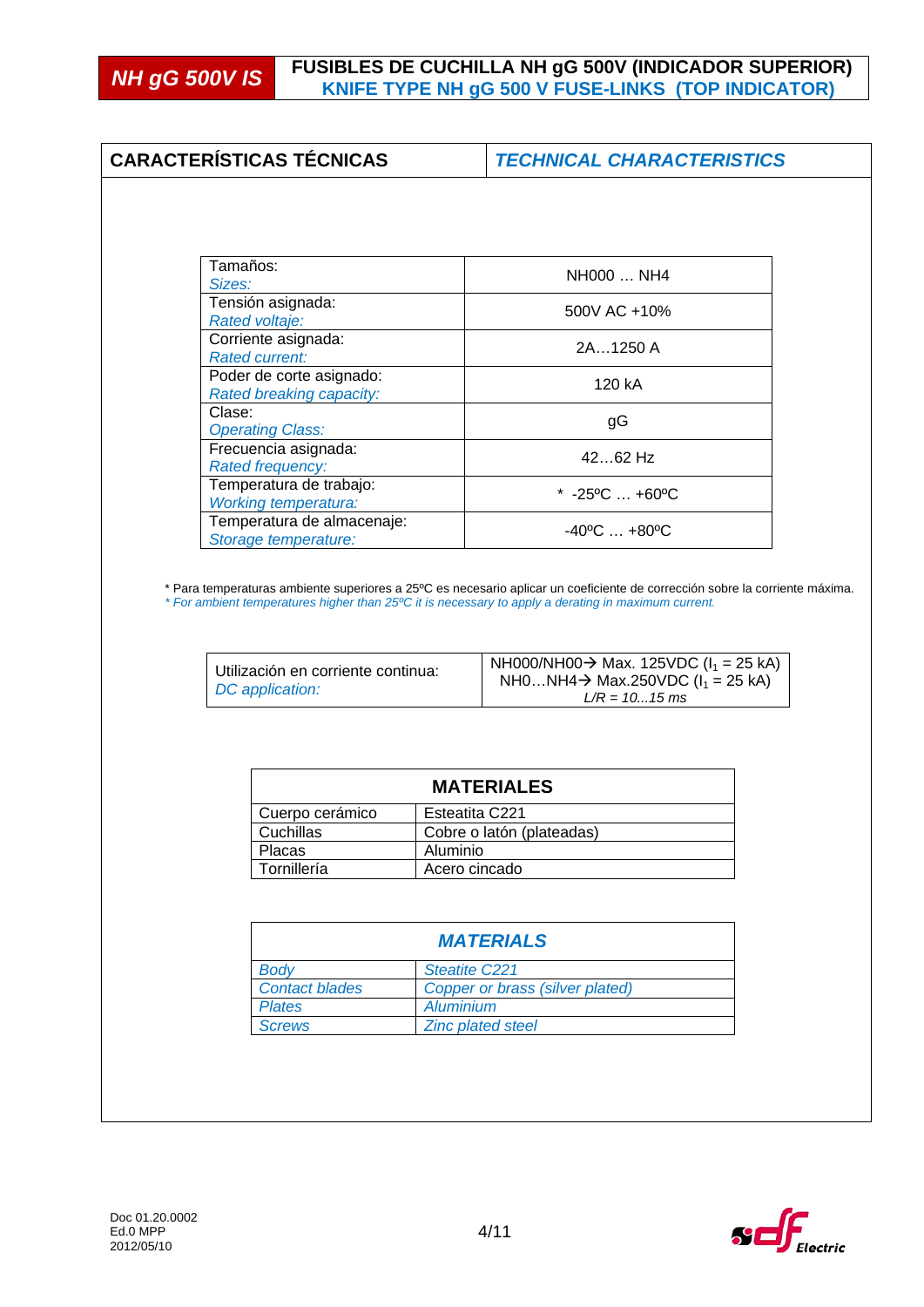## **NH gG 500V IS** FUSIBLES DE CUCHILLA NH gG 500V (INDICADOR SUPERIOR)<br>KNIFE TYPE NH gG 500 V FUSE-LINKS (TOP INDICATOR)





\* Solo para fusibles talla NH4 / *Only for fuse-links size NH4* 

| Talla<br><b>Size</b> | In $(A)$          | А  | в    | С    | D    | Е  | F  | G   | н |     | J  | Κ   |     | Peso<br>Weight |
|----------------------|-------------------|----|------|------|------|----|----|-----|---|-----|----|-----|-----|----------------|
| <b>NH000</b>         | $2A \div 100A$    | 49 | 45   | 52   | 78.5 | 15 | 10 | 9.5 | 6 | 21  | 35 | 40  | 53  | $0.12$ kg      |
| <b>NH00</b>          | 125A & 160A       | 49 | 44   | 52   | 78,5 | 15 | 10 | 9.5 | 6 | 29  | 35 | 47  | 59  | $0.18$ kg      |
| NH <sub>0</sub>      | $6A \div 160A$    | 66 | 60,5 | 66,5 | 125  | 15 | 10 | 9,5 | 6 | 29  | 35 | 47  | 59  | $0,25$ kg      |
| <b>NHOS</b>          | $200A \div 250A$  | 66 | 62   | 66.5 | 125  | 15 | 10 | 9,5 | 6 | 39  | 35 | 47  | 59  | $0.31$ kg      |
| NHC <sub>1</sub>     | $50A \div 160A$   | 68 | 62   | 70,5 | 135  | 15 | 10 | 9.5 | 6 | 29  | 40 | 47  | 64  | $0.27$ kg      |
| NH <sub>1</sub>      | $200A \div 355A$  | 68 | 62   | 71,5 | 135  | 20 | 10 | 9.5 | 6 | 39  | 40 | 52  | 64  | $0.38$ kg      |
| NHC <sub>2</sub>     | $63A \div 250A$   | 68 | 62   | 71,5 | 150  | 20 | 10 | 9.5 | 6 | 39  | 48 | 52  | 72  | $0.47$ kg      |
| NH <sub>2</sub>      | $315A + 500A$     | 68 | 62   | 71.5 | 150  | 25 | 10 | 9.5 | 6 | 53  | 48 | 60  | 72  | $0,62$ kg      |
| NHC <sub>3</sub>     | $250A \div 400A$  | 68 | 62   | 71.5 | 150  | 25 | 10 | 9.5 | 6 | 53  | 60 | 60  | 84  | $0.63$ kg      |
| NH <sub>3</sub>      | $425A \div 800A$  | 68 | 62   | 73   | 150  | 32 | 10 | 9.5 | 6 | 70  | 60 | 75  | 87  | $1,02$ kg      |
| NH <sub>4</sub>      | $315A \div 1250A$ | 68 | 62   | 76   | 200  | 50 | 10 | 10  | 8 | 102 | 87 | 105 | 120 | 2,38 kg        |

#### Dimensiones en mm. / *Dimensions in mm*

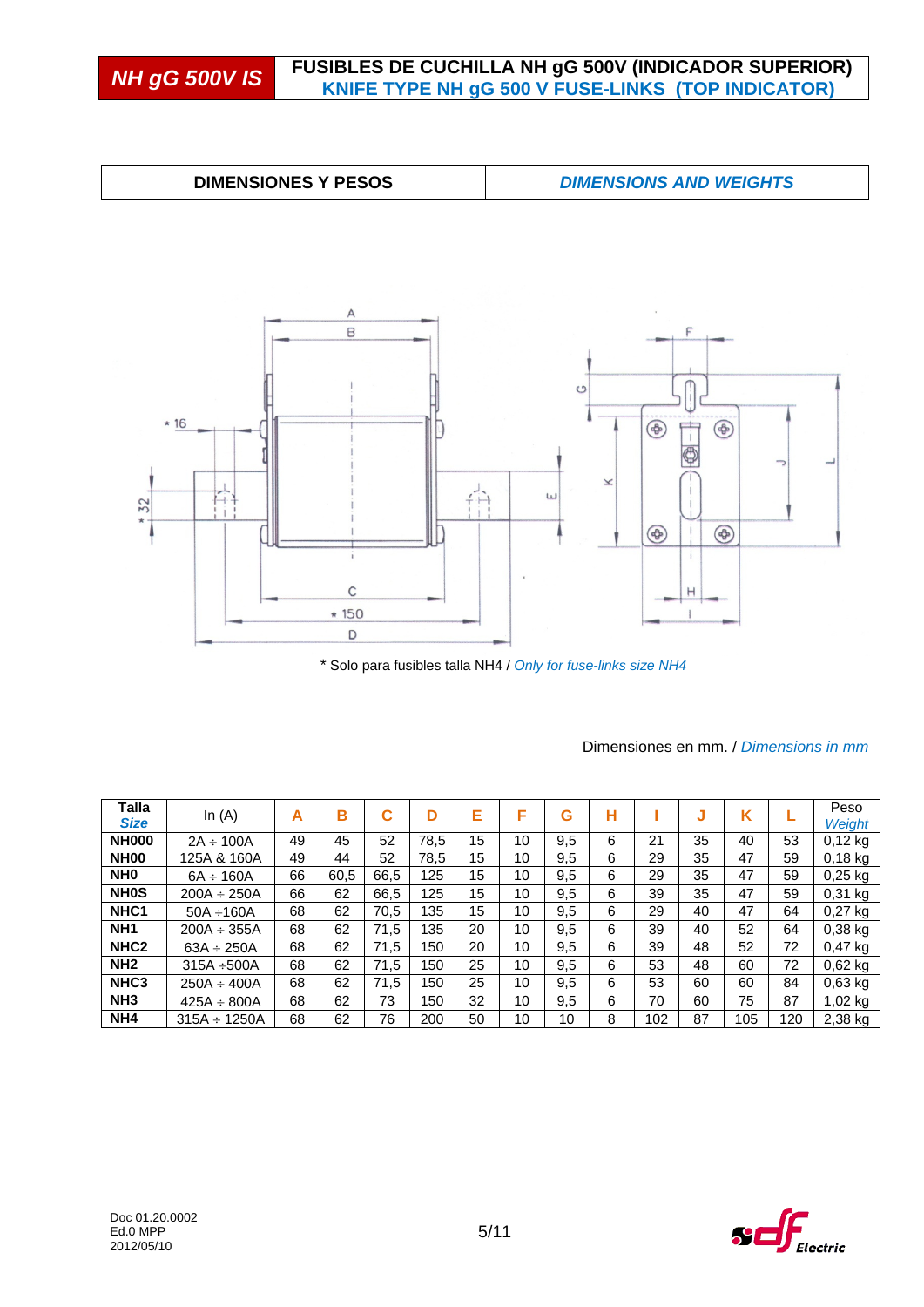### **POTENCIAS DISIPADAS** *POWER DISSIPATIONS*

| POTENCIAS DISIPADAS (W) / POWER DISSIPATIONS (W) |                  |             |               |                 |            |            |                 |
|--------------------------------------------------|------------------|-------------|---------------|-----------------|------------|------------|-----------------|
| In $(A)$                                         | <b>NH000</b>     | <b>NH00</b> | <b>NH0/0S</b> | NH <sub>1</sub> | <b>NH2</b> | <b>NH3</b> | NH <sub>4</sub> |
| 2                                                | 0,83             |             |               |                 |            |            |                 |
| $\overline{4}$                                   | 0,65             |             |               |                 |            |            |                 |
| $\overline{6}$                                   | 0,88             |             | 1,3           |                 |            |            |                 |
| 10                                               | 1,1              |             | 1,3           |                 |            |            |                 |
| 16                                               | 2,0              |             | 2,8           |                 |            |            |                 |
| 20                                               | 2,3              |             | 3,0           |                 |            |            |                 |
| 25                                               | 2,8              |             | 3,6           |                 |            |            |                 |
| 32                                               | 3,3              |             | 4,5           |                 |            |            |                 |
| 35                                               | $\overline{3,5}$ |             | 4,8           |                 |            |            |                 |
| 40                                               | 4,0              |             | 5,2           |                 |            |            |                 |
| 50                                               | 5,1              |             | 6,7           | 5,5             |            |            |                 |
| 63                                               | 6,1              |             | 7,0           | 6,6             | 6,3        |            |                 |
| 80                                               | 6,7              |             | 7,2           | 7,7             | 7,9        |            |                 |
| 100                                              | 7,4              |             | 8,3           | 8,5             | 8,2        |            |                 |
| 125                                              |                  | 9,0         | 10,9          | 10,9            | 10,3       |            |                 |
| 160                                              |                  | 10,3        | 11,7          | 12,6            | 13,1       |            |                 |
| 200                                              |                  |             | 15,5          | 17,0            | 16,6       |            |                 |
| 224                                              |                  |             | 17,7          | 17,5            | 18,6       |            |                 |
| 250                                              |                  |             | 20,2          | 20,2            | 20,6       | 21,0       |                 |
| 315                                              |                  |             |               | 27,4            | 26,7       | 25,6       | 26,1            |
| 355                                              |                  |             |               | 35,8            | 29,0       | 30,6       |                 |
| 400                                              |                  |             |               |                 | 32,3       | 32,6       | 32,7            |
| 425                                              |                  |             |               |                 | 35,2       | 33,5       |                 |
| 500                                              |                  |             |               |                 | 40,0       | 36,4       | 37,0            |
| 630                                              |                  |             |               |                 |            | 45,5       | 47,0            |
| 800                                              |                  |             |               |                 |            | 66,5       | 68,0            |
| 900                                              |                  |             |               |                 |            |            | 76,0            |
| 1000                                             |                  |             |               |                 |            |            | 80,0            |
| 1250                                             |                  |             |               |                 |            |            | 108             |

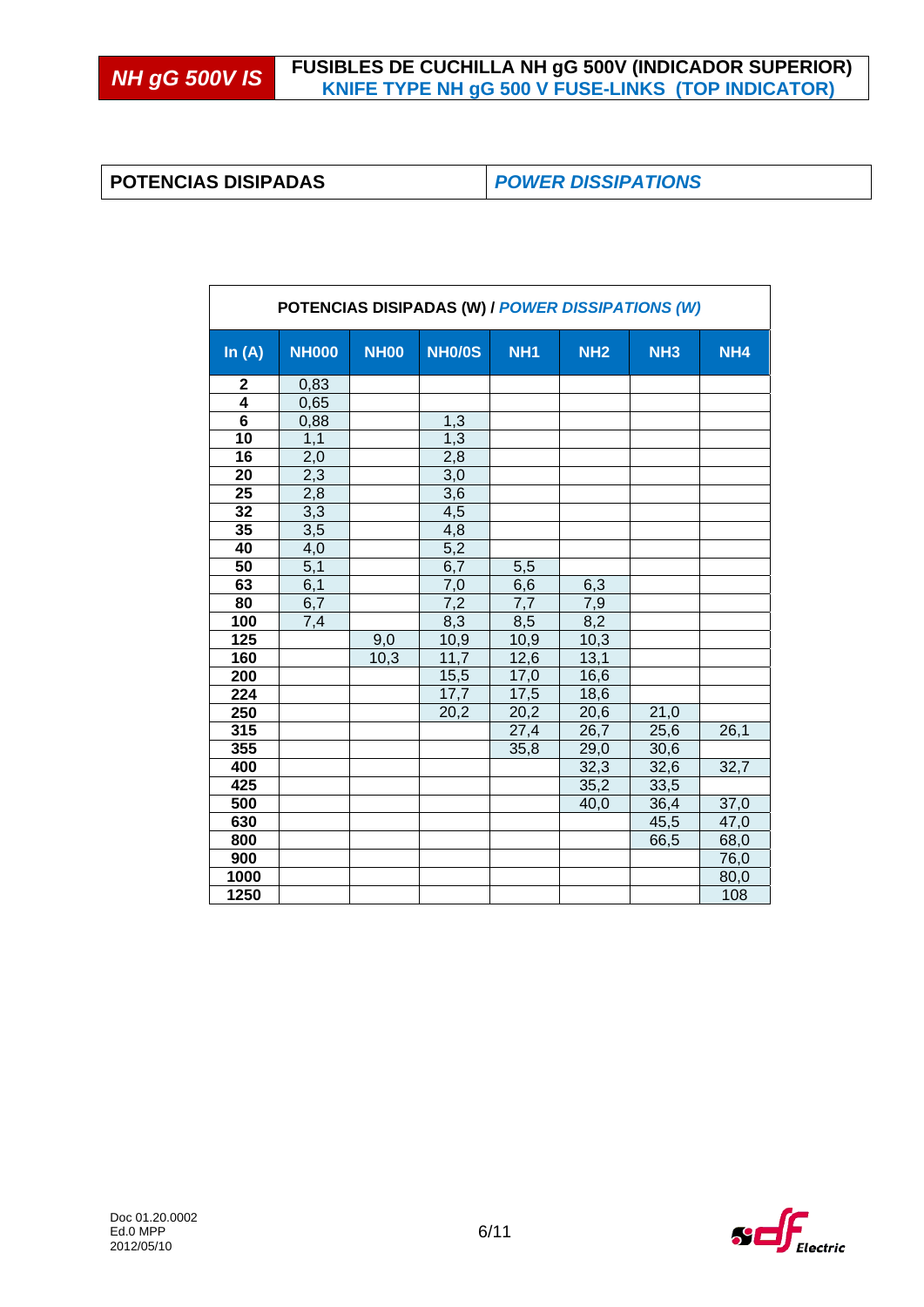**NH gG 500V IS** FUSIBLES DE CUCHILLA NH gG 500V (INDICADOR SUPERIOR)<br>KNIFE TYPE NH gG 500 V FUSE-LINKS (TOP INDICATOR)

#### **VALORES I<sup>2</sup> t** *I*

## *2 t VALUES*

| <b>VALORES I<sup>2</sup>t</b> /<br>Pt VALUES |                                                                               |                                |                                         |                                                   |  |  |  |  |  |
|----------------------------------------------|-------------------------------------------------------------------------------|--------------------------------|-----------------------------------------|---------------------------------------------------|--|--|--|--|--|
| <b>NH000  NH3</b>                            |                                                                               |                                |                                         |                                                   |  |  |  |  |  |
| In $(A)$                                     | I <sup>2</sup> t prearco<br>prearcing Pt<br>$\approx$ 4 ms (A <sup>2</sup> s) | Total $I^2$ t 230V<br>$(A^2s)$ | Total I <sup>2</sup> t 400V<br>$(A^2s)$ | Total I <sup>2</sup> t 500V<br>(A <sup>2</sup> s) |  |  |  |  |  |
| 2                                            |                                                                               | 2,2                            | 2,8                                     | 3,3                                               |  |  |  |  |  |
| 4                                            | 32                                                                            | 46                             | 59                                      | 69                                                |  |  |  |  |  |
| 6                                            | 103                                                                           | 145                            | 188                                     | 218                                               |  |  |  |  |  |
| 10                                           | 128                                                                           | 197                            | 270                                     | 324                                               |  |  |  |  |  |
| 16                                           | 290                                                                           | 444                            | 607                                     | 730                                               |  |  |  |  |  |
| 20                                           | 605                                                                           | 926                            | 1267                                    | 1.524                                             |  |  |  |  |  |
| 25                                           | 1.160                                                                         | 1.774                          | 2428                                    | 2.920                                             |  |  |  |  |  |
| 32                                           | 2.779                                                                         | 4.100                          | 5467                                    | 6.475                                             |  |  |  |  |  |
| 35                                           | 3.190                                                                         | 4.710                          | 6276                                    | 7.433                                             |  |  |  |  |  |
| 40                                           | 4.594                                                                         | 6.780                          | 9037                                    | 10.700                                            |  |  |  |  |  |
| 50                                           | 5.600                                                                         | 11.075                         | 14.772                                  | 17.500                                            |  |  |  |  |  |
| 63                                           | 5.700                                                                         | 16.600                         | 15.800                                  | 22,000                                            |  |  |  |  |  |
| 80                                           | 9.838                                                                         | 18.600                         | 29.823                                  | 39.350                                            |  |  |  |  |  |
| 100                                          | 20.400                                                                        | 38.600                         | 61.962                                  | 81.800                                            |  |  |  |  |  |
| 125                                          | 40.500                                                                        | 70.900                         | 107.301                                 | 136.895                                           |  |  |  |  |  |
| 160                                          | 78.400                                                                        | 137.000                        | 207.711                                 | 265.000                                           |  |  |  |  |  |
| 200                                          | 98.100                                                                        | 159.600                        | 228.666                                 | 282.540                                           |  |  |  |  |  |
| 224                                          | 138.300                                                                       | 225.000                        | 322.455                                 | 398.400                                           |  |  |  |  |  |
| 250                                          | 169.000                                                                       | 274.700                        | 393.447                                 | 486.000                                           |  |  |  |  |  |
| 315                                          | 236.700                                                                       | 435.300                        | 682.917                                 | 890.000                                           |  |  |  |  |  |
| 355                                          | 290.960                                                                       | 535.100                        | 839.445                                 | 1.094.000                                         |  |  |  |  |  |
| 400                                          | 444.000                                                                       | 816.600                        | 1.281.297                               | 1.670.000                                         |  |  |  |  |  |
| 425                                          | 589.800                                                                       | 998.400                        | 1.473.145                               | 1.851.960                                         |  |  |  |  |  |
| 500                                          | 900.000                                                                       | 1.523.400                      | 2.247.948                               | 2.826.000                                         |  |  |  |  |  |
| 630                                          | 1.600.000                                                                     | 2.707.400                      | 3.993.806                               | 5.020.000                                         |  |  |  |  |  |
| 800                                          | 2.500.000                                                                     | 4.231.800                      | 6.244.300                               | 7.850.000                                         |  |  |  |  |  |

| VALORES $I^2t$ /<br><b>Pt VALUES</b> |                                                                                 |                                          |                                         |                                |  |  |  |  |
|--------------------------------------|---------------------------------------------------------------------------------|------------------------------------------|-----------------------------------------|--------------------------------|--|--|--|--|
| NH4                                  |                                                                                 |                                          |                                         |                                |  |  |  |  |
| In $(A)$                             | I <sup>2</sup> t prearco<br>prearcing $ft$<br>$\approx$ 4 ms (A <sup>2</sup> s) | Total $I^2$ t 230V<br>(A <sup>2</sup> s) | Total I <sup>2</sup> t 400V<br>$(A^2s)$ | Total $I^2$ t 500V<br>$(A^2s)$ |  |  |  |  |
| 315                                  | 269.400                                                                         | 363.200                                  | 452.900                                 | 660,000                        |  |  |  |  |
| 400                                  | 471.400                                                                         | 635.400                                  | 792.400                                 | 1.154.800                      |  |  |  |  |
| 500                                  | 851.400                                                                         | 1.147.800                                | 1.431.300                               | 2.085.900                      |  |  |  |  |
| 630                                  | 1.609.600                                                                       | 2.169.900                                | 2.706.000                               | 3.943.600                      |  |  |  |  |
| 800                                  | 2.248.200                                                                       | 3.030.700                                | 3.779.400                               | 5.507.900                      |  |  |  |  |
| 900                                  | 3.405.500                                                                       | 4.590.900                                | 5.725.100                               | 8.343.400                      |  |  |  |  |
| 1000                                 | 4.310.000                                                                       | 5.810.500                                | 7.246.000                               | 10.560.000                     |  |  |  |  |
| 1250                                 | 7.541.100                                                                       | 10.166.200                               | 12.677.700                              | 18.475.700                     |  |  |  |  |

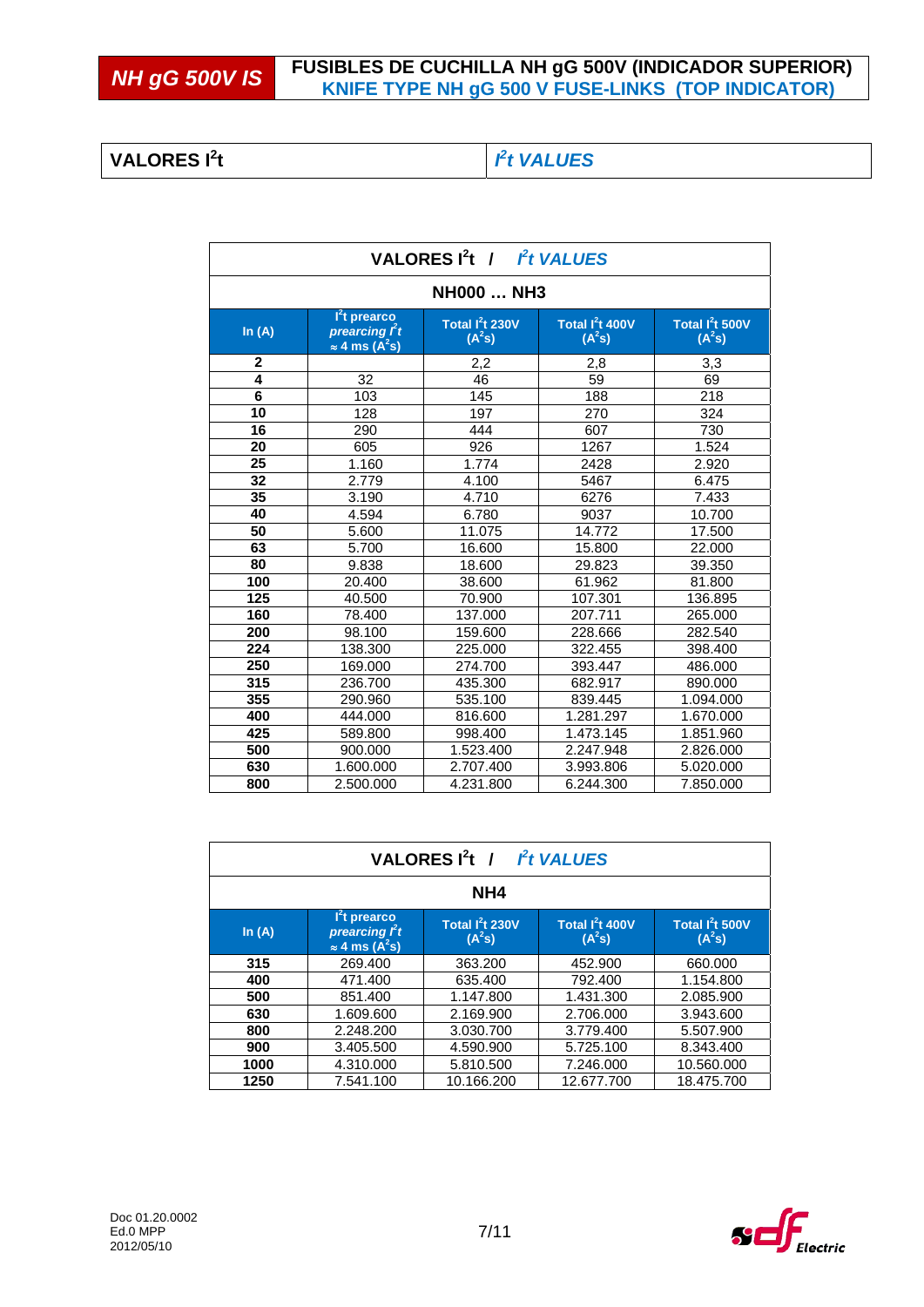**CARACTERÍSTICAS TIEMPO-CORRIENTE** *TIME-CURRENT CHARACTERISTICS* 



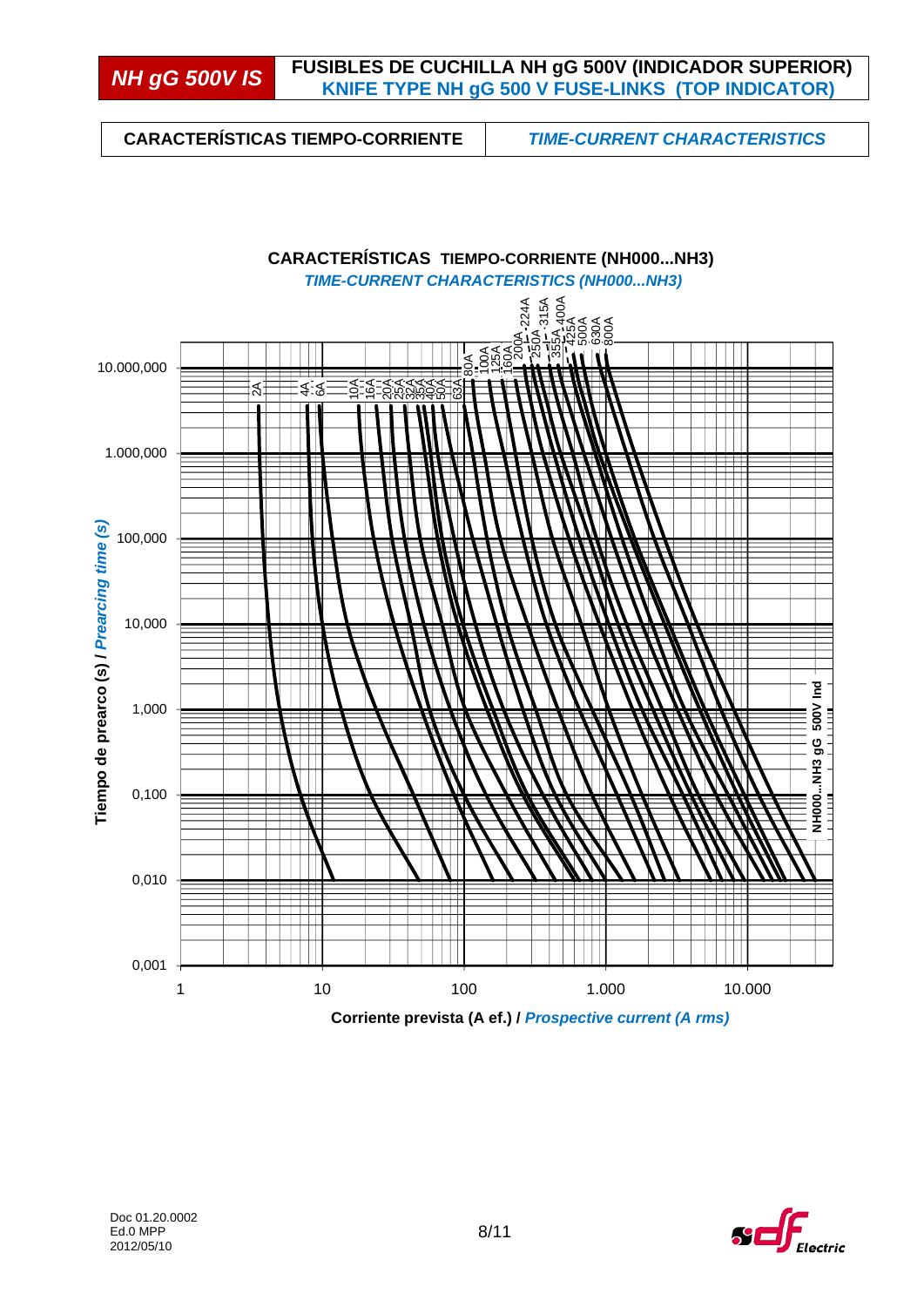

#### **CARACTERÍSTICAS TIEMPO-CORRIENTE (NH4)** *TIME-CURRENT CHARACTERISTICS (NH4)*

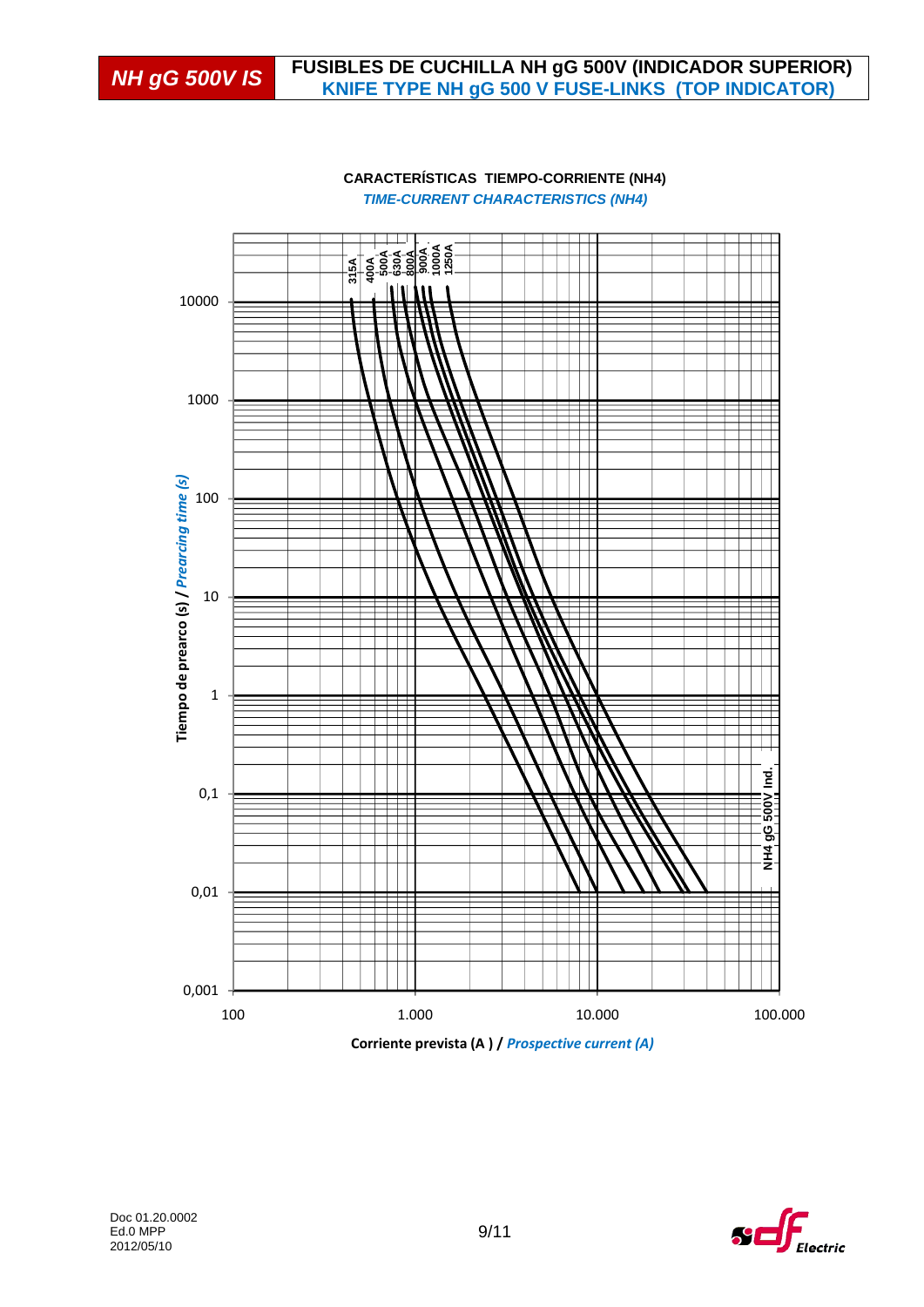**CARACTERÍSTICAS DE LIMITACIÓN** *CUT-OFF CHARACTERISTICS* 

### **FUSIBLES NH000 a NH3 /** *FUSE-LINKS NH000 up to NH3*